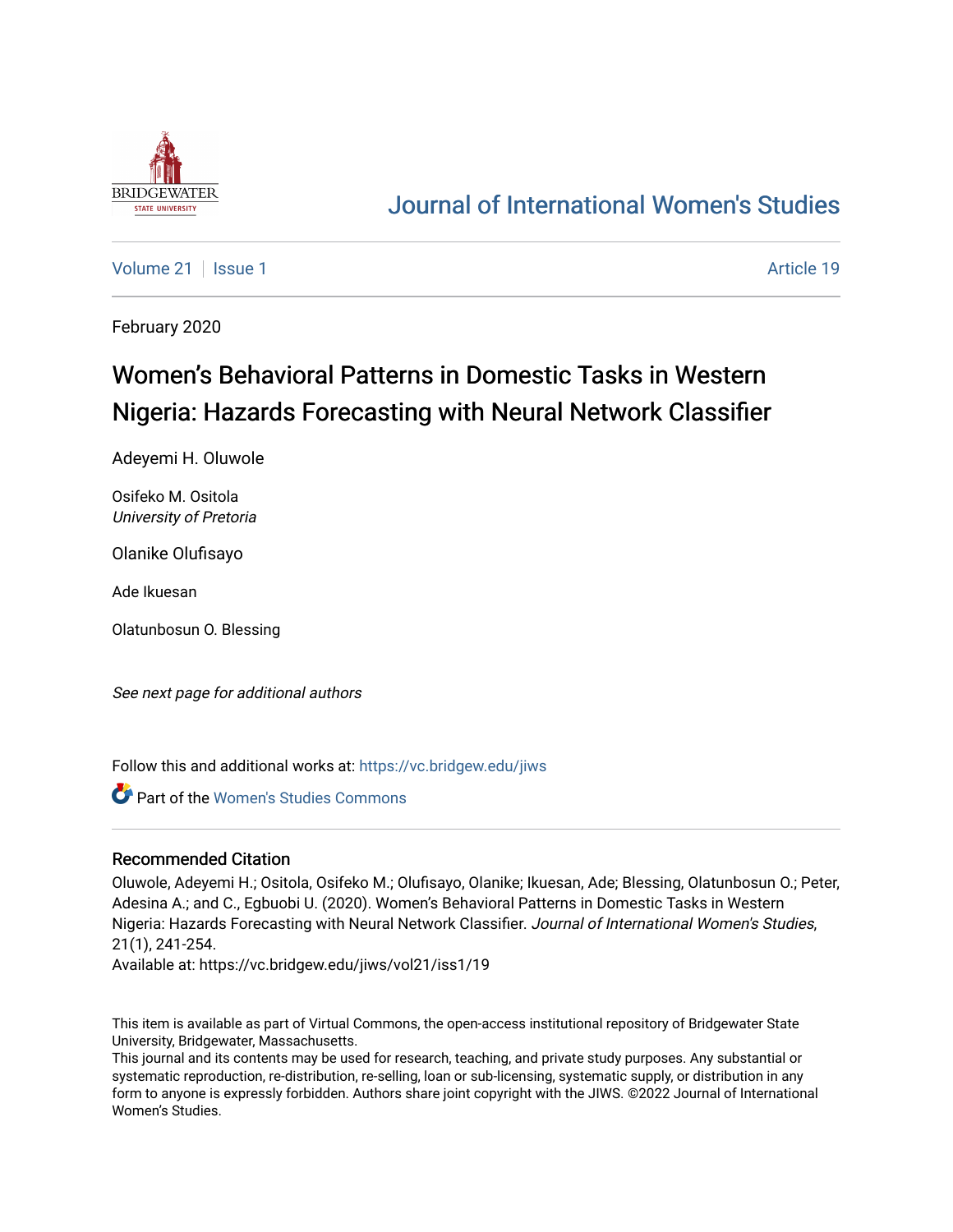# Women's Behavioral Patterns in Domestic Tasks in Western Nigeria: Hazards Forecasting with Neural Network Classifier

#### Authors

Adeyemi H. Oluwole, Osifeko M. Ositola, Olanike Olufisayo, Ade Ikuesan, Olatunbosun O. Blessing, Adesina A. Peter, and Egbuobi U. C.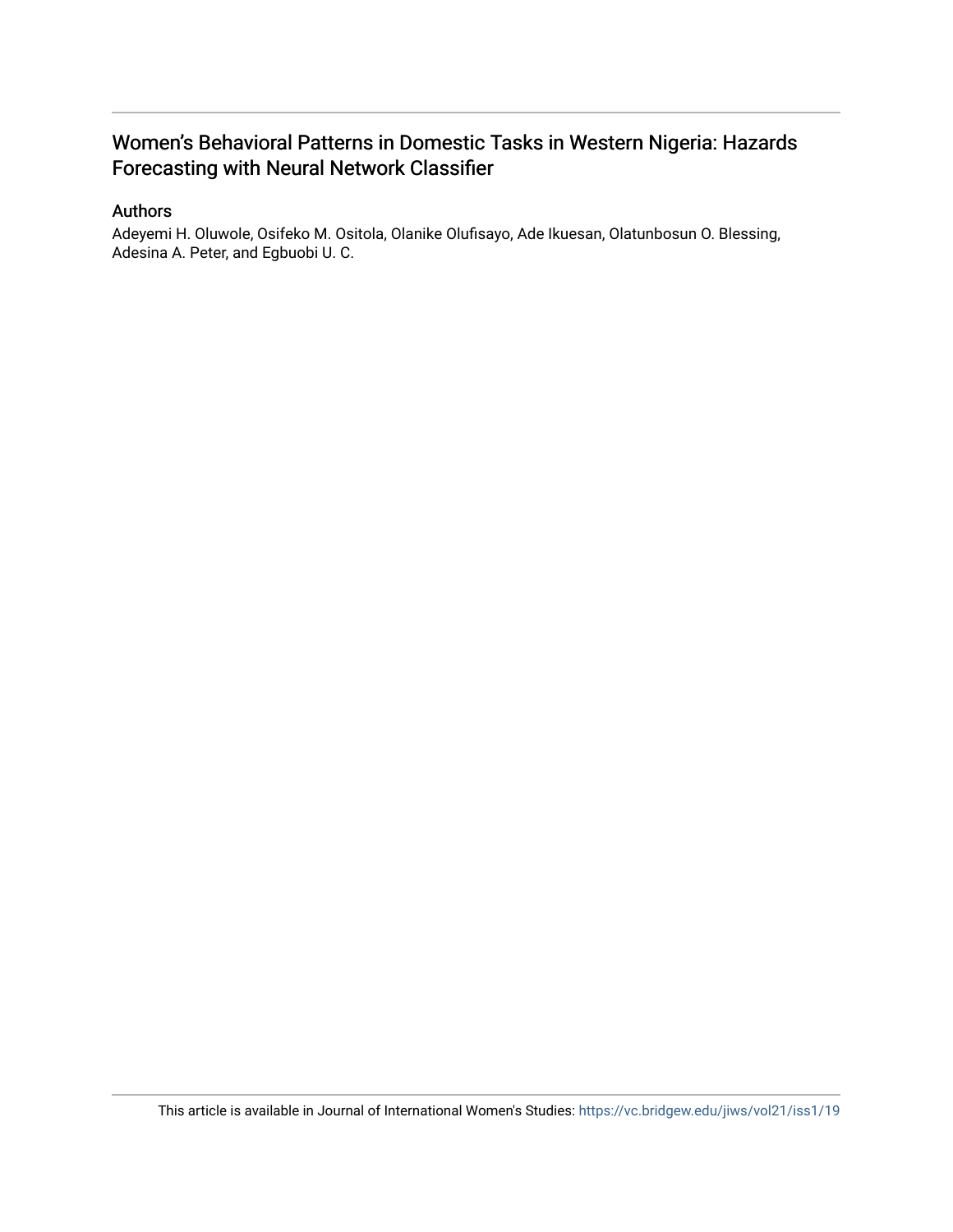Oluwole et al.: Women's Behavioral Patterns in Domestic Tasks in Western Nigeria

This journal and its contents may be used for research, teaching and private study purposes. Any substantial or systematic reproduction, re-distribution, re-selling, loan or sub-licensing, systematic supply or distribution in any form to anyone is expressly forbidden. ©2020 Journal of International Women's Studies.

#### **Women's Behavioral Patterns in Domestic Tasks in Western Nigeria: Hazards Forecasting with Neural Network Classifier**

By Adeyemi Hezekiah Oluwole,<sup>[1](#page-2-0)</sup> Osifeko Martins Ositola,<sup>[2](#page-2-1)</sup> Olanike Olufisayo<sup>[3](#page-2-2)</sup>, Ade-Ikuesan, Olatunbosun Oluwakemi Blessing, Adesina Ayobami Peter, and Egbuobi Udochukwu C.[4](#page-2-3)

#### **Abstract**

Behavioral pattern is the characteristic ways a person acts and has been recognized as a cause of many home accidents (h-accd). This study reviewed the types and prevalence of injuries among women in domestic works and proposes a model using Artificial Neural Network (ANN) function to forecast the safety level of women in domestic duty. The study was conducted in some parts of Western Nigeria among 340 subjects (171 married and 169 unmarried) using questionnaire. SPSS was used for data analysis. The ANN function was developed in MATLAB 2015a using the subjects' behavioral patterns and the model was used to predict safety in domestic duties (d-duties) among some women. 'Cuts/laceration' (40%) and 'skin contact with hot substance' (35.6%) were commonly reported. Carelessness (26.5%) and distraction (22.1%) were the main leading factors across the groups. Marital status and h-accd (Chi-square =4.323) and p= .038); 'hours spent on domestic works' and 'the h-accd' were both significant among other tested groups variables. With the developed ANN function, the results of the MSE was 0.33626 indicating that the function predicted the exact value. The result of the predicted h-accd (safety= -0.5445, hazards= 1.0228) in d-duties of the tested variables with the ANN function, showed a very low level of safety. The article concludes that the developed model is reliable and a recommended ergonomic tool useful in all homes, most especially where women perform most domestic works.

*Keywords:* Women, domestic work, work, safety, behavior, hazards forecasting, western Nigeria, women's work.

#### **Introduction**

Domestic work (DomWrk) includes the physically, mentally and spiritually inclined work that one is daily engaged in as home activities [1] and is almost universally unremunerated. DomWrk may be referred to as chores or household duties as well as childcare. DomWrk may include house tidying, washing, kitchen cleaning, food and drink preparation among others [2]. Childcare can also be included in domestic duties [3]. Eichler and Albanese [1] described domestic works as capable of upholding one's daily activities.

<span id="page-2-0"></span><sup>&</sup>lt;sup>1</sup> Adeyemi H.O. is a Senior Lecturer in Mechanical Engineering with research interest in Artificial Intelligence and Safety engineering.

<span id="page-2-1"></span><sup>&</sup>lt;sup>2</sup> Osifeko M.O. is a Lecturer in Computer Engineering. He is currently undergoing PhD work in the University of Pretoria.

<span id="page-2-3"></span><span id="page-2-2"></span><sup>&</sup>lt;sup>3</sup> Olanike O.A. is a Lecturer in Electrical and Electronic Engineering. She is currently undergoing her Ph.D. work. <sup>4</sup> Olatunbosun O.B., Adesina A.P. and Egbuobi U.C. are students in Mechanical Engineering department, wi research interest in Artificial Intelligence and Safety Engineering.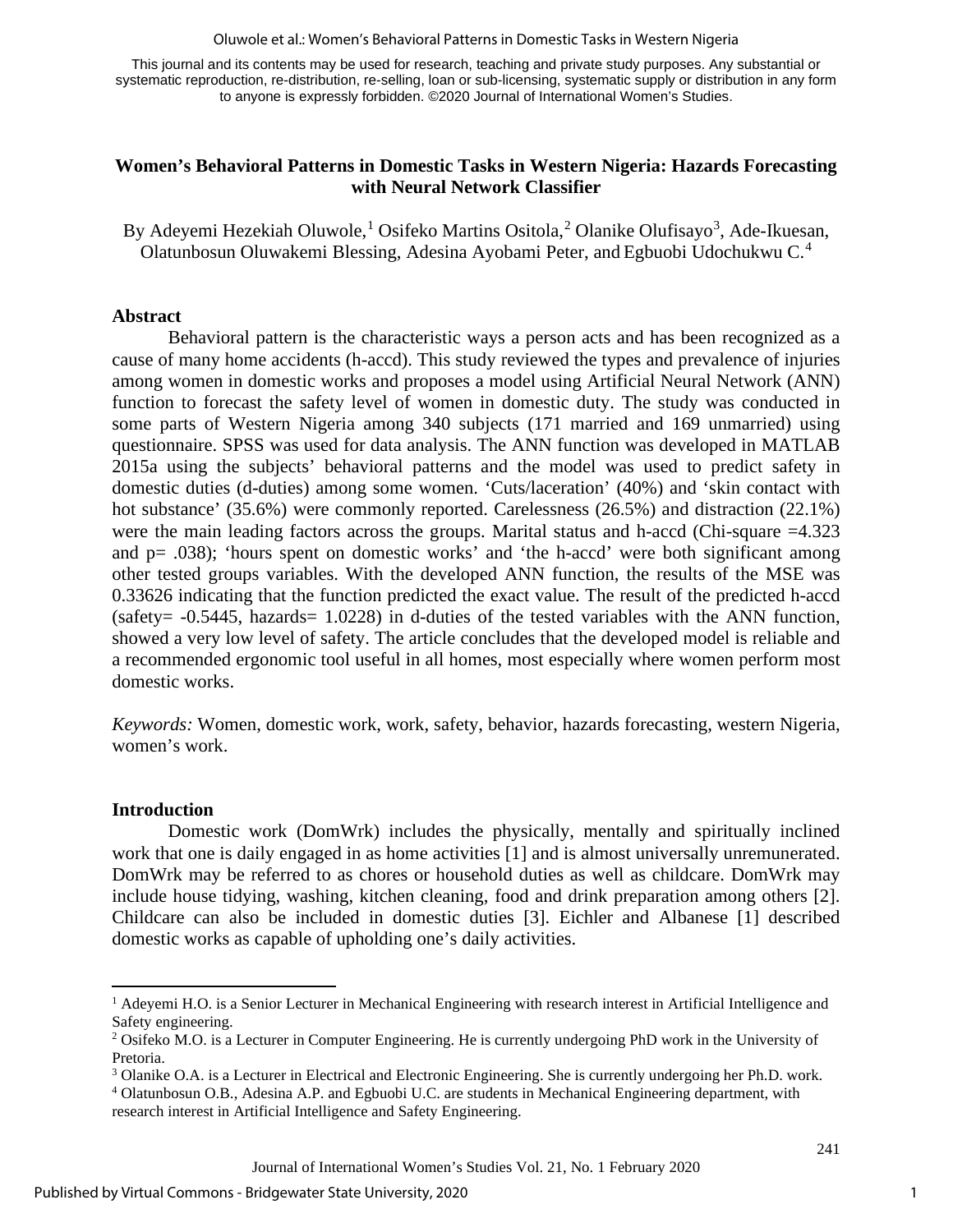The division of domestic work by gender is common in many societies. Women are assigned to conduct the majority of DomWrk [4]. In some parts of the world, especially in Africa, housewives usually spend more time at home, cleaning the rooms, cooking in the kitchen. Some of these home activities are connected with one injury or another. Women are thus mostly affected by domestic injuries more than any other members of the family [5].

According to Caruso and Waters [6] and Kleppa et al. [7], when women work longer hours, depression and anxiety disorders can result. Women may be forced to engage in risky behaviors, such as the harmful use of alcohol and drugs [8]. A disease like high blood pressure can be likely. In terms of ergonomics, women have slightly shorter hands and lower grip strength, and many may have less upper body strength than men. Women are exposed to musculoskeletal problems; using common tools may lead to discomforts, lifting of heavy objects can lead to back problems, exposures to smokes, fumes, and chemicals can pose safety hazards to respiratory system, prolonged standing most especially for the pregnant women can be associated with preterm birth while lifting and climbing can be hazardous during the later stages of pregnancy [9].

Domestic injuries are described as worldwide public health problems [8]. The consequences of domestic injury may prove disastrous as it may result in disability and loss of productivity [10]. Domestic injuries include, but are not limited to falling from stairs, beds, chairs; slipping in the bathroom; doors hitting hands; cuts. Burns were reported as one of the most prevalent household hazards among housewives that lead to disabilities and death. Cases of fuel combustion are common in developing countries due to the use of wood, charcoal, and kerosene as fuel during cooking. Other injuries include cuts and lacerations from knives, mixer grinders, and broken cooking equipment; falls due to the wet floor. Women can suffer from neck pain, shoulder pain, back pain due to some unergonomic conditions they are subjected to during cooking. Awkward positions during lifting and/or lowering materials from one place to another cause musculoskeletal disorders [11].

One of the major measures to enhance protection against domestic injuries is to maintain safe behavior and ergonomic working habits [12]. Safe behavior could involve replacing one wrong attitude in exercising domestic duty with a safe one. It was reported that a strong safety culture depends on each person making safety a habit [13]. Changing of habits, however, first require careful studying of the behavioral pattern of an individual, which may lead to hazards at one time or another. One effective method widely applied to learn human behavioral patterns is by use of Artificial Intelligence (AI).

Artificial Intelligence is a field saddled with the task of creating human-like ability to reason and solve problems in machines [14]. Application of AI entails learning attributes from domain human perception and implementing same to develop expert system in a computerfriendlymanner. Artificial Neural Network (ANN) is a branch of AI considered a modern computational technique engaged to determine unexpected dynamic complications most especially, to develop human behavioral systems. ANN learns to identify data arrangements in which other similar techniques may have failed to solve [15]. As parts of the many key benefits that make it most suitable in developing behavioral systems, ANN canmaster and model nonlinear and complicated correlations. It can infer unseen relationships on unseen data making the system generalizes and predict on unseen data, can learn and does not need to be reprogrammed, has less sensitive to noise than others. ANN however, needs training to perform and for a wide neural network, high processing hours are required [16].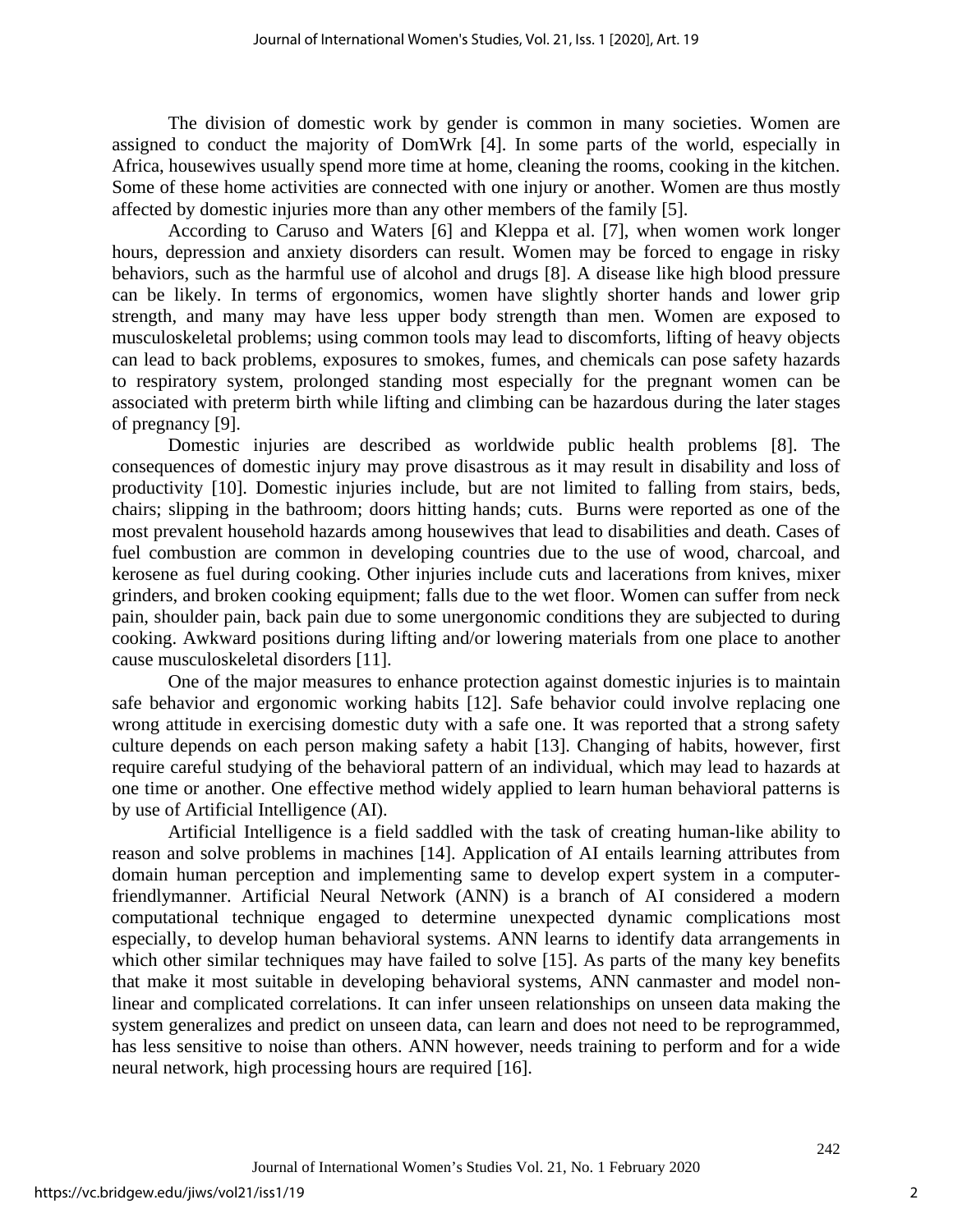Measures to reduce the rate of accidents in domestic tasks, most importantly among women, is necessary and the focus of this study. Women play an important part in raising household income. According to UN Fund-for-Women, 2003, women struggle to keep families together. They make up one-half of the global human resource. Women have economic resilience, productivity, and competitive potential. They encourage economic development in any country [17]. Efforts at minimizing the prevalence of domestic hazards will enhance the safety of lives and properties and will enable women to contribute meaningfully to the development of their families and national economies. Hence, the development of a simple and readily available AI safety system that will ensure this motive is attempted in this project. The study aims at the development of an AI system with ANN that will learn from the behavior pattern of some women in Southwest part of Nigeria and use same to forecast safety level in domestic tasks among the women folks. The objectives are to review the prevalence and the causal factors of injuries among women in domestic works and forecast their safety level in the work.

#### **Materials and Methods**

#### *Study Design, Area and Subjects*

In this study, a cross-sectional design was adopted. Data were collected from a subset of the total women populations. The information gathered however represented the situation at only one point in time. The study was carried out in Lagos, Ibadan, and Ifo all within South West Nigeria. Lagos is the most populated urban settlement in Nigeria. Located in the South Western region of Nigeria.Ibadan is the third largest city in Nigeria by population and based on longitude  $3^{\circ}55'00''$  East side of the Greenwich Meridian and latitude  $7^{\circ}23'47''$  North of the Equator. Ifo is located at [6°49′00″N 3°12′00″E](https://tools.wmflabs.org/geohack/geohack.php?pagename=Ifo¶ms=6_49_00_N_3_12_00_E_region:AU_type:city_source:GNS-enwiki). ifo has an area of 521 km<sup>2</sup> and a population of 524,837 [18,19]. The calibers of subjects involved in this study were those living in urban cities (Lagos) and others in less developed areas (Ifo). The rural area women engage in more physically demanding domestic chores like fetching water, handling firewood, pounding yams etc.. The urban dwellers mostly make use of electrical devices like watching machines, electric blenders, gas, and electric cookers, etc. Ages 20 to 50 years were considered for the study. This is because in this age bracket, the subjects have the strength for many domestic duties.

#### *Questionnaires*

Three hundred and fifty (350) questionnaires were administered. Written in the English language, the structured questionnaire consisted of various sections; the first section addressed the general information such as marital status, a number of dependents, position in the house, educational qualification, hours spent in domestic works per day, among others. The second part was designed to measure the safety level as experienced by the subjects while exercising their domestic works. Frequency-based response scale of 5 levels:  $SD =$  strongly disagree,  $DA =$ disagree, NDA = neither disagree nor agree,  $AG =$  agree,  $SA =$  strongly agree was used to achieve these targets. The third part of the survey measured the types, prevalence, and causes of domestic injuries. Over a period of last twelve months.

To reduce the level of biases in data collection, indirect questions were included. Openended questions were added to allow for participants' expression of views on information not provided in the structured questionnaire., Participants were encouraged to go through their provided answers to be sure that their answers were the true picture of their mind before final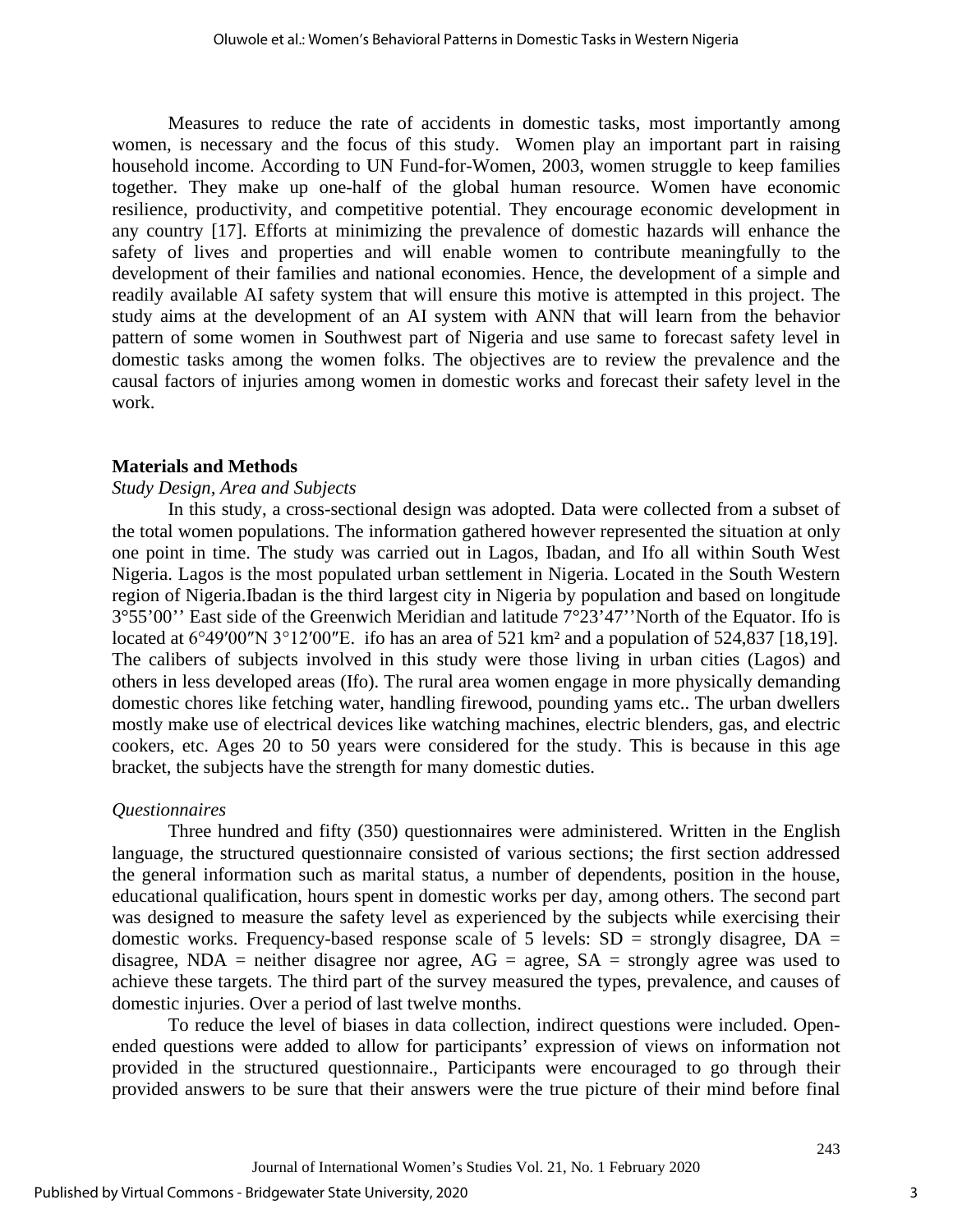submission. To reduce the risk to all participants, the ethical approval was received before the start of the research. the reason for the study was fully communicated with the participants so that they can decide their participation. Consents were taken in written form from the management of the enterprises involved and in oral form from all other participants after they were informed that their participation in the study was voluntary.

## *Data Analysis*

Chi-Square statistical test was used to analyze data in this study. Chi-square test resolves whether two or more groups of cases are independent or not. Chi-Square tests were conducted in this study to analyze the recorded data using the SPSS package, the significance of relationships between two variables; the status of the subjects and the occurrences of injuries while carrying out domestic duties. The Chi-Square results, at  $p<0.05$ , determined whether the relationship was significant or not.

## *Development of Artificial Neural Network Function*

## *Data Collection*

This study attempted to build artificial intelligence systems that have intelligent behavior. The natural behavioral patterns of women in domestic duties were captured using a section of the questionnaire. This was to measure participants' safe behavior in domestic duties. A set of Likert-type items was used to measure adoption of all structured attributes capable of leading to a safe condition in domestic work, among the subjects, in a scale from 1-5 ('1' allocated to poor habit and '5' assigned to safe behavior). All the attributes form the inputs to the ANN function. The coding of the collected data, in preparation for use as input to the network, was carried out on SPSS using the scale and linguistic interpretations as shown in Table 1,

| <b>Interval</b> | <b>Linguistic interpretation</b> |
|-----------------|----------------------------------|
| 1.0             | Poor safe behavior'              |
| $1.1 - 2.49$    | Weak safe behavior'              |
| 2.5 and 2.9     | Average safe behavior'           |
| $3 - 3.9$       | Good safe behavior               |
| >4              | Very good safe behavior          |

#### **Table 1: Interval and linguistic interpretations of input variables**

The output to the ANN function was a variable 'general domestic safety level'. The subjects were asked to allocate scores to 'safety level' in domestic duty' in a scale from 1-5 ('1' allocated to very low or not safe and '5' assigned to very safe)

# *Setup on MATLAB*

The ANN function was set up on MATLAB 2015a; 70% of the data collected (women safe behavior pattern) was used for training while 15% and 15% was used for validation and testing respectively. The system was retrained concurrently until the acceptable very low error value was achieved. Every ANN model typically comprises of three layers which include input, hidden and the output layer. For this developed function, a total of ten neurons were used in the hidden layer. For data training, the use of Levenberg–Markquard algorithm was adopted. As narrated by Lourakis [20], the training algorithm uses an iterative process to locate the smallest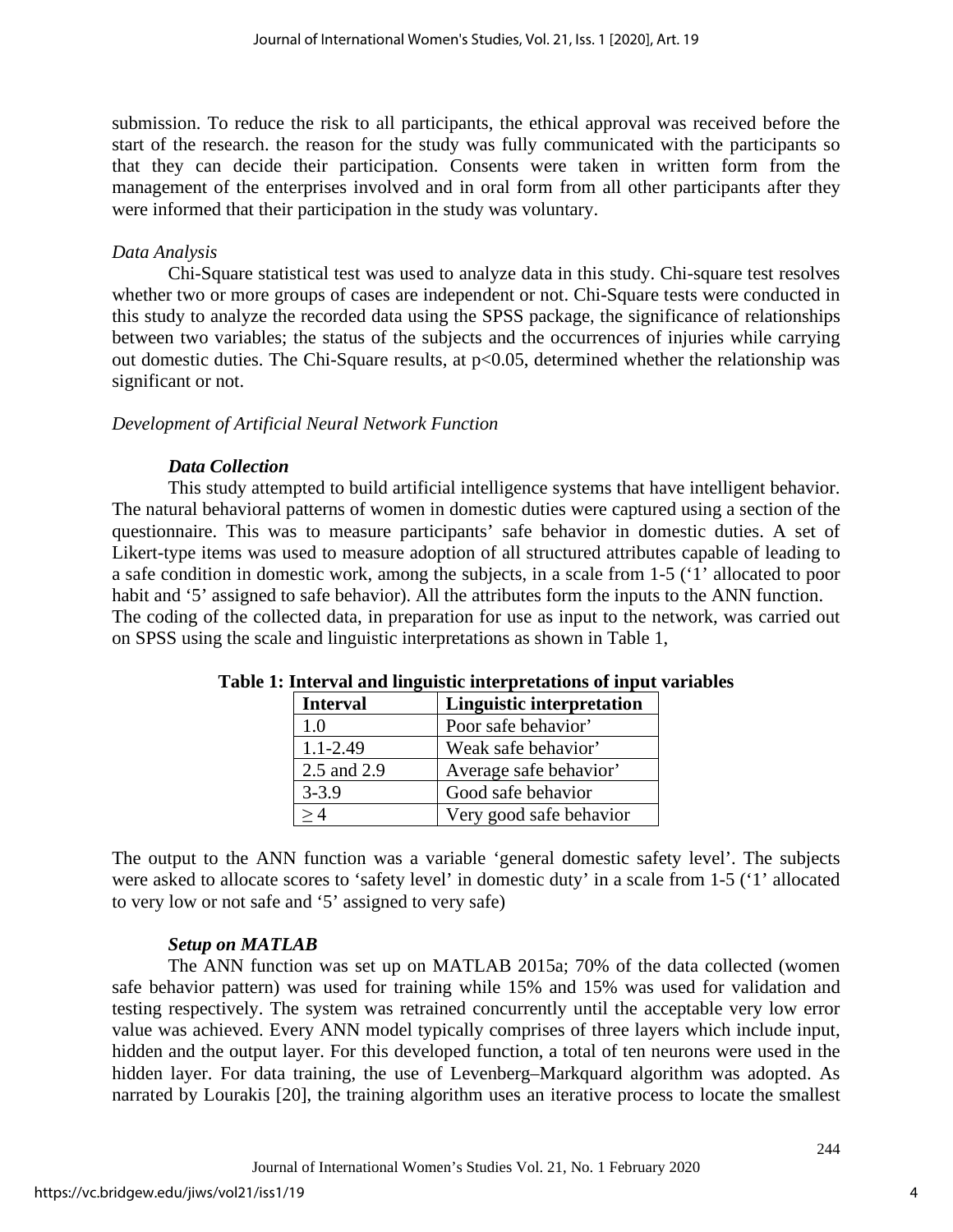of a multivariate function indicated as the squares sum of non-linear real-valued functions. The algorithm is suitable for training small and medium-sized problems in the artificial neuralnetworks field making it appropriate for this work. The revise guideline of Levenberg– Marquardt algorithm is as described in (1)

 (1) μ stands for the aggregate coefficient with a +ve value, I represents identity matrix, e is the

training error and W is the weight vector

#### **Results and Discussion**

## *The Subject's Demographic Information*

Three hundred and forty (97.1%) participants out of three hundred and fifty (350) completed the questionnaire. One hundred and seventy-one (50.3%) were married while one hundred and sixty-nine (49.7%) were single. Table 1 shoes the demographics of the respondents who contributed to the study

| $\sim$ and continuous of response the $(11.600)$ |                     |               |  |
|--------------------------------------------------|---------------------|---------------|--|
| <b>GENERAL INFORMATION</b>                       | <b>DESCRIPTIONS</b> | $\frac{6}{6}$ |  |
|                                                  | Married             | 50.3          |  |
| <b>Marital Status</b>                            | Unmarried           | 49.7          |  |
|                                                  | Housewives          | 45            |  |
| Position in the house                            | Others              | 55            |  |
|                                                  | <b>SSCE</b>         | 34.0          |  |
|                                                  | <b>Below SSCE</b>   | 17.0          |  |
| Educational qualification                        | Degree              | 41.5          |  |
|                                                  | PG                  | 7.5           |  |
|                                                  | 1hour               | 11.8          |  |
|                                                  | 2-3 hours           | 38.2          |  |
| Hours of domestic work                           | 3-5 hours           | 23.5          |  |
|                                                  | $>5$ hours          | 26.5          |  |

**Table 1: Information of respondents (N=300)** 

# *Types and Prevalence of Hazards in Domestic Works*

From Figure 1, more than 40% of the respondents reported havingsuffered one than one time in the last 12 months from 'cut and lacerations' in the course of carrying out their domestic works. 35.6% had experienced 'skin contact with hot substance', 35.3% reported 'electric shock' while 'burns'. 'smoke inhalation' and 'back pains' were reported by 30.8%, 30.6% and 35% of the subjects respectively. Other injuries reported are 'neck pain' (25.2%), 'shoulder pain' (20%), 'fuel combustion' (10.5%), 'blender injuries' (12%), 'falling' (12%) and 'slipping and slamming doors on hands' (7.6%)

Findings from here show that 'cuts and laceration' were the main injuries common among the subjects. Other injuries prevalent are 'skin contact with hot substances', 'electric shock, 'smoke inhalation' and 'pains in some body parts' like back, neck and shoulders. This result agrees with the findings from another author [21] who have reported some of these as leading injuries among women. 'Skin contact with hot substance' is however added injuries to the ones earlier reported.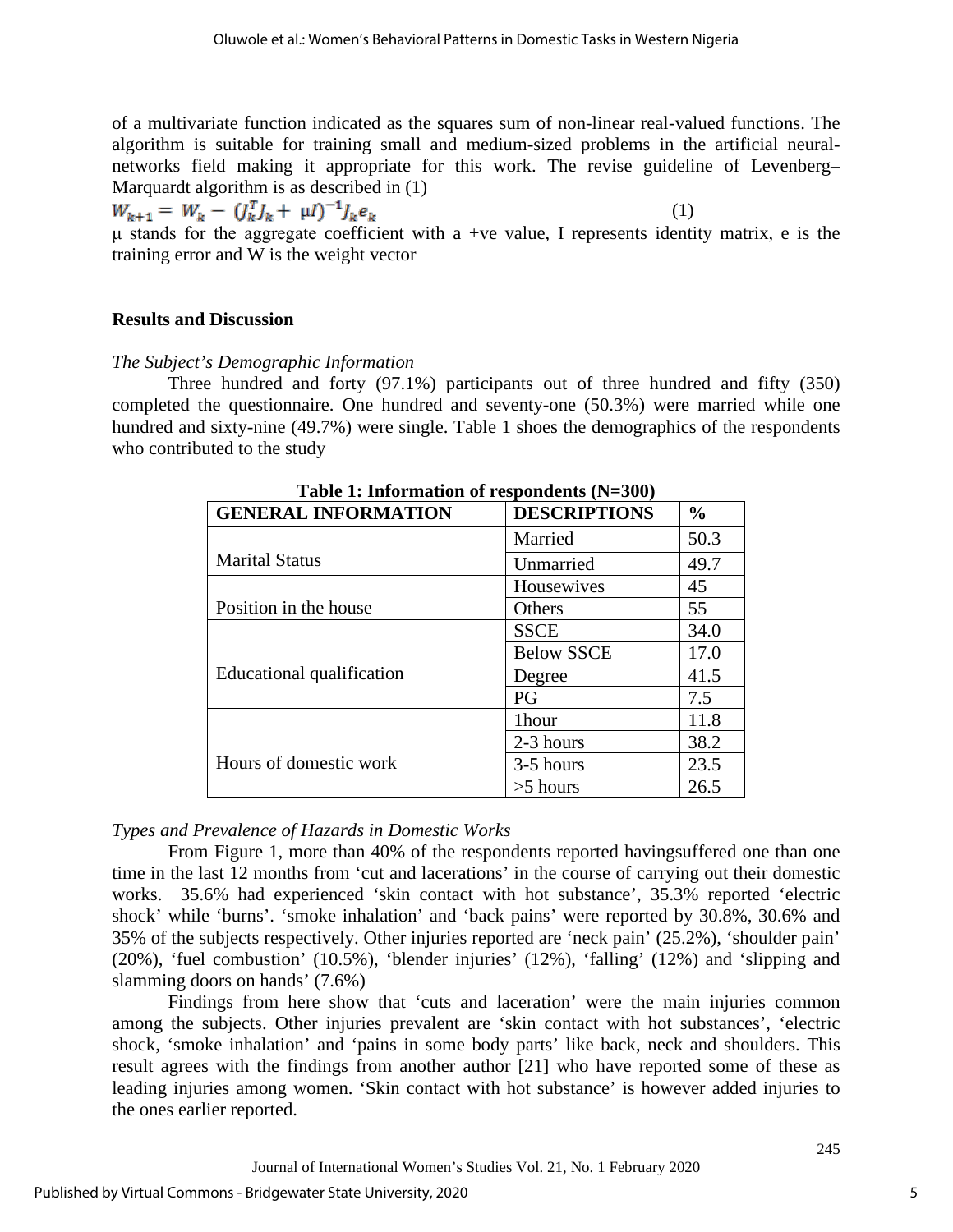

Affected subjects (%)

**Figure 1. Reported hazards types and prevalent among women in domestic works**

#### *Causal Factors to the Reported Domestic Hazards*

As shown in Figure 2, 26.5% of the subjects reported 'carelessness' as the common reasons for most of the accidents suffered at domestic work. 22.1% experienced accident due to distraction while 17.6% of the respondents mentioned 'work pressure'. Others are 'equipment failure' (14.7%), 'lack of relevant skill' (10.3%) and 8.8% could not know the actual cause of the accidents.



**Figure 2. Reported risk factors for domestic accidents**

These findings show that 'carelessness' was the major cause leading to injuries in domestic work. This is also in an agreement with the view of [Mackessack-Leitch](https://www.ncbi.nlm.nih.gov/pubmed/?term=Mackessack-Leitch%20K%5BAuthor%5D&cauthor=true&cauthor_uid=553168) [22] who earlier mentioned human error as one of the major leading factors for home injuries. Other notable factors include 'distraction' and 'work pressure' the distractions may arise from children needing care, bell rings, phone ring and other issues that may demand some attention, most especially while cooking in the kitchen. Hazards may also arise when women have more than one work to attend to at the same time. This may lead to work pressure which may reduce the ability to work safely.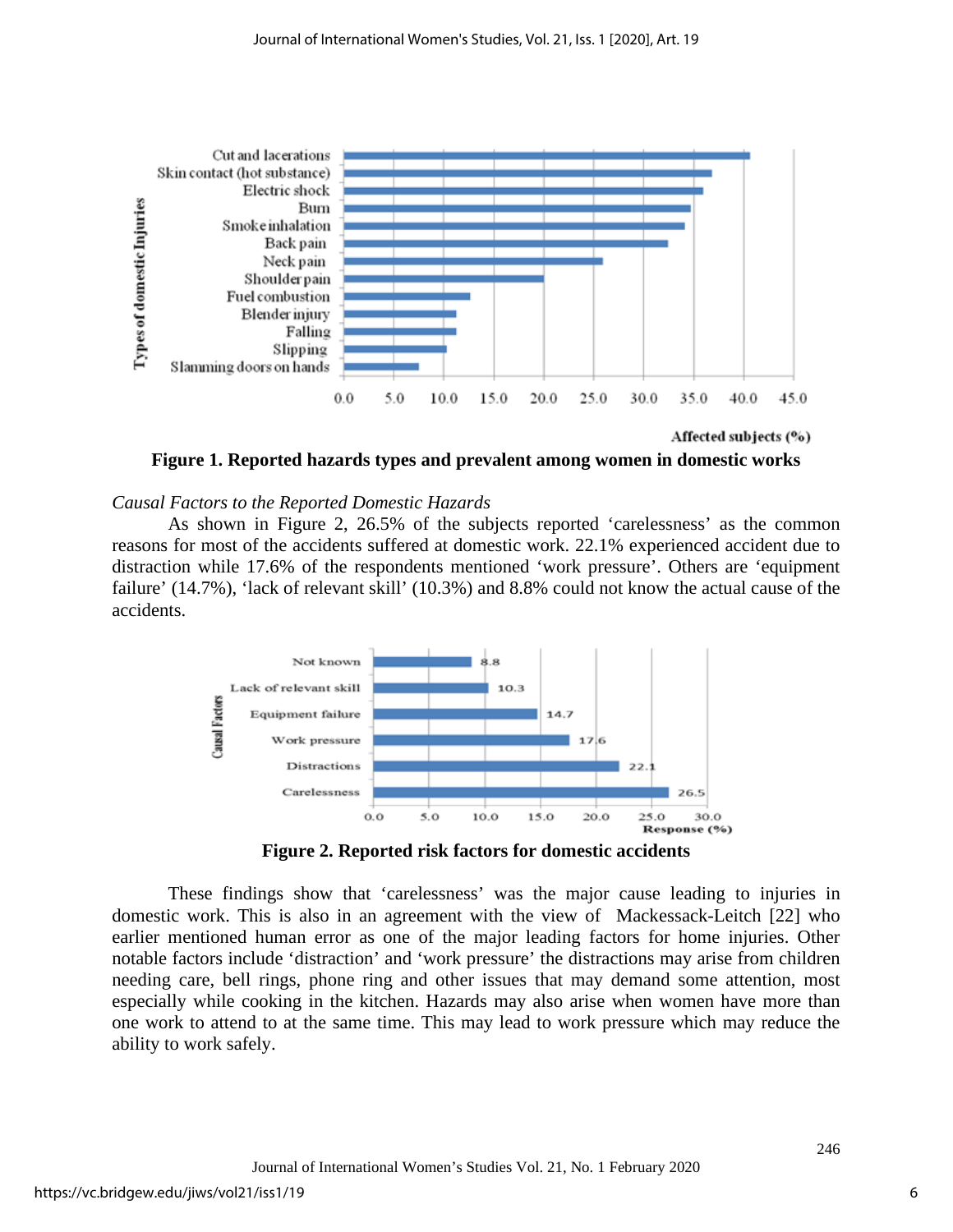# *Behavioral pattern of women in domestic works*

From Table 2, forty-six (46) safe behaviors attributes were measured and the calculated average rating as reported by the subjects are shown. 0-1 mark was considered 'poor safety behavior', 1.1 -2.49 grade is 'weak safety behavior', 2.5 – 2.9 marks is considered 'average safety behavior,' 3-3.9 marks is 'good safety behavior'while 4.0 marks and above is adjudged 'a very good behavior'.

| Ref.                 | (11JTV)<br><b>Behaviour Template (Bt)</b>                                       | <b>Average</b><br>ratings<br>(STD) |
|----------------------|---------------------------------------------------------------------------------|------------------------------------|
| $Bt-$<br>$1^{\circ}$ | I follow all recommended safety procedures                                      | 3.4(0.9)                           |
| $Bt-2$               | I pay attention to proper cutting procedures                                    | 3.1(1.1)                           |
| $Bt-3$               | I do not use wet towels to handle hot pots                                      | 4.1(1.1)                           |
| $Bt-4$               | I clean up wet floors, spilled food or grease immediately                       | 3.2(1.0)                           |
| $Bt-5$               | I don't attempt, loads that are too heavy                                       | 2.4(1.4)                           |
| $Bt-6$               | I switch off before plugging appliances into an electric outlet                 | 3.9(1.0)                           |
| $Bt-7$               | I never start an equipment until all parts are in proper places                 | 3.0(11.3)                          |
| $Bt-8$               | I follow manual when using electrical power equipment                           | 2.2(0.8)                           |
| $Bt-9$               | I use the right knife for every cutting                                         | 4.1(0.9)                           |
| $Bt-$<br>10          | I don't talk while holding a knife in hand                                      | 2.0(1.0)                           |
| Bt-<br>11            | I cut away from the body while using any knife                                  | 2.6(1.1)                           |
| Bt-<br>12            | I use a cutting board at all times                                              | 2.6(1.2)                           |
| Bt-<br>13            | I place knives in designated knife drawers                                      | 4.2(0.8)                           |
| Bt-<br>14            | I pick up knives by the handle only                                             | 4.2(0.9)                           |
| $Bt-$<br>15          | I switched off cooking activities before attending to other matters             | 3.0(1.0)                           |
| Bt-<br>16            | I remove the lids of pots slowly to avoid burns to hands or face                | 4.2(0.8)                           |
| Bt-<br>17            | I place a lighted match to gas jets before turning on the gas                   | 3.6(1.0)                           |
| Bt-<br>18            | I know the location of fire extinguishers, know how and when to<br>operate them | 1.2(1.3)                           |
| Bt-                  | I never leave utensils on the floor                                             | 3.5(1.2)                           |

| Table 2. An overview of the safe behavioral pattern of the subjects in domestic works |
|---------------------------------------------------------------------------------------|
| (N340)                                                                                |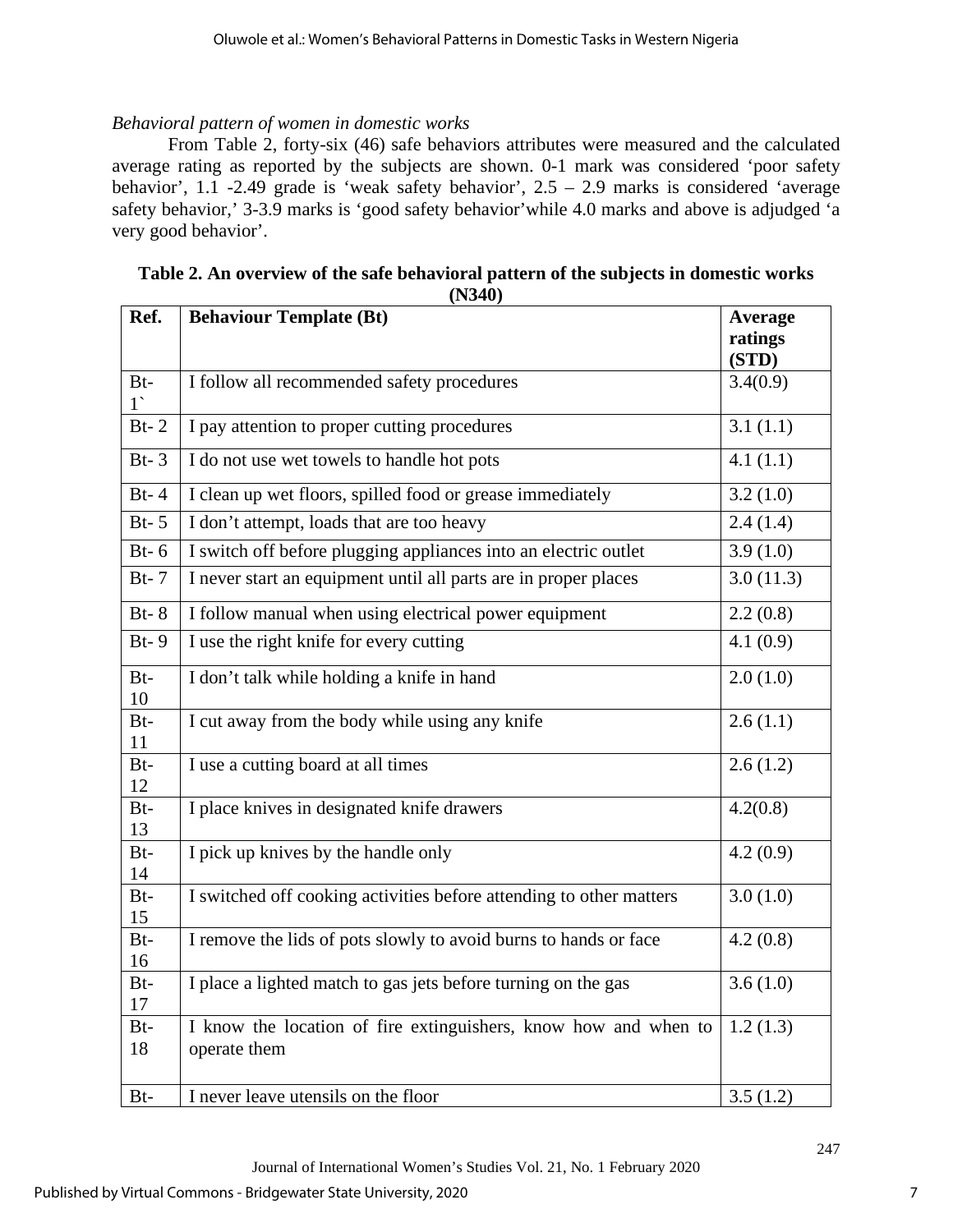| 19    |                                                                      |          |
|-------|----------------------------------------------------------------------|----------|
| Bt-   | I keep all traffic areas clear of boxes, equipment, broomse.t.c      | 2.2(1.3) |
| 20    |                                                                      |          |
| $Bt-$ | I discard all glass that is cracked                                  | 3.3(1.4) |
| 21    |                                                                      |          |
| Bt-   | I do not place the broken glass in wastebaskets                      | 1.5(1.2) |
| 22    |                                                                      |          |
| $Bt-$ | I use ladders, not boxes or chairs, to get things from high shelves  | 2.8(1.1) |
| 23    |                                                                      |          |
| Bt-   | I wear gloves while disposing of refuse                              | 2.2(0.9) |
| 24    |                                                                      |          |
| Bt-   | I wash and sanitize hands properly after disposing of refuse         | 4.0(0.6) |
| 25    |                                                                      |          |
|       |                                                                      |          |
| $Bt-$ | I keep back straight when lifting object                             | 1.5(0.8) |
| 26    |                                                                      |          |
| Bt-   | I keep the object to lift close to the body                          | 2.2(1.3) |
| 27    |                                                                      |          |
| $Bt-$ | I bend knees before lifting any item                                 | 2.3(1.2) |
| 28    |                                                                      |          |
| $Bt-$ | I lift with legs and not with the back                               | 2.7(1.4) |
| 29    |                                                                      |          |
| Bt-   | I call for help to lift or move heavy containers                     | 2.6(1.4) |
| 30    |                                                                      |          |
| Bt-   | I avoid awkward postures while lifting                               | 2.4(1.3) |
| 31    |                                                                      |          |
| $Bt-$ | I wear specific personal safety equipment when required              | 3.8(1.1) |
| 32    |                                                                      |          |
| $Bt-$ | I don't walk around in the house barefooted                          | 4.0(1.0) |
| 33    |                                                                      |          |
| Bt-   | I wear eye protection like safety goggles or masks when frying       | 3.9(0.9) |
| 34    |                                                                      |          |
| Bt-   | I use respirators to protect self from inhaling harmful fumes        | 2.8(1.1) |
| 35    |                                                                      |          |
| $Bt-$ | I am fully trained by an experienced operator before an attempt to   | 2.5(1.2) |
| 36    | operate any equipment                                                |          |
| Bt-   | I report any equipment that is broken or does not function properly  | 3.0(1.1) |
| 37    |                                                                      |          |
| Bt-   | I know where water shutoff is located                                | 2.1(1.0) |
| 38    |                                                                      |          |
| $Bt-$ | I know the location of gas shutoff                                   | 4.1(0.6) |
| 39    |                                                                      |          |
| Bt-   |                                                                      |          |
| 40    | I wear gloves while doing laundry work                               | 1.5(2.0) |
|       |                                                                      |          |
| Bt-   | I don't lift cloth above head to spread clothes over the string      | 1.6(1.2) |
| 41    |                                                                      |          |
| Bt-   | I use waterproof aprons and boots for the activities at laundry work | 2.0(0.8) |

Journal of International Women's Studies Vol. 21, No. 1 February 2020

8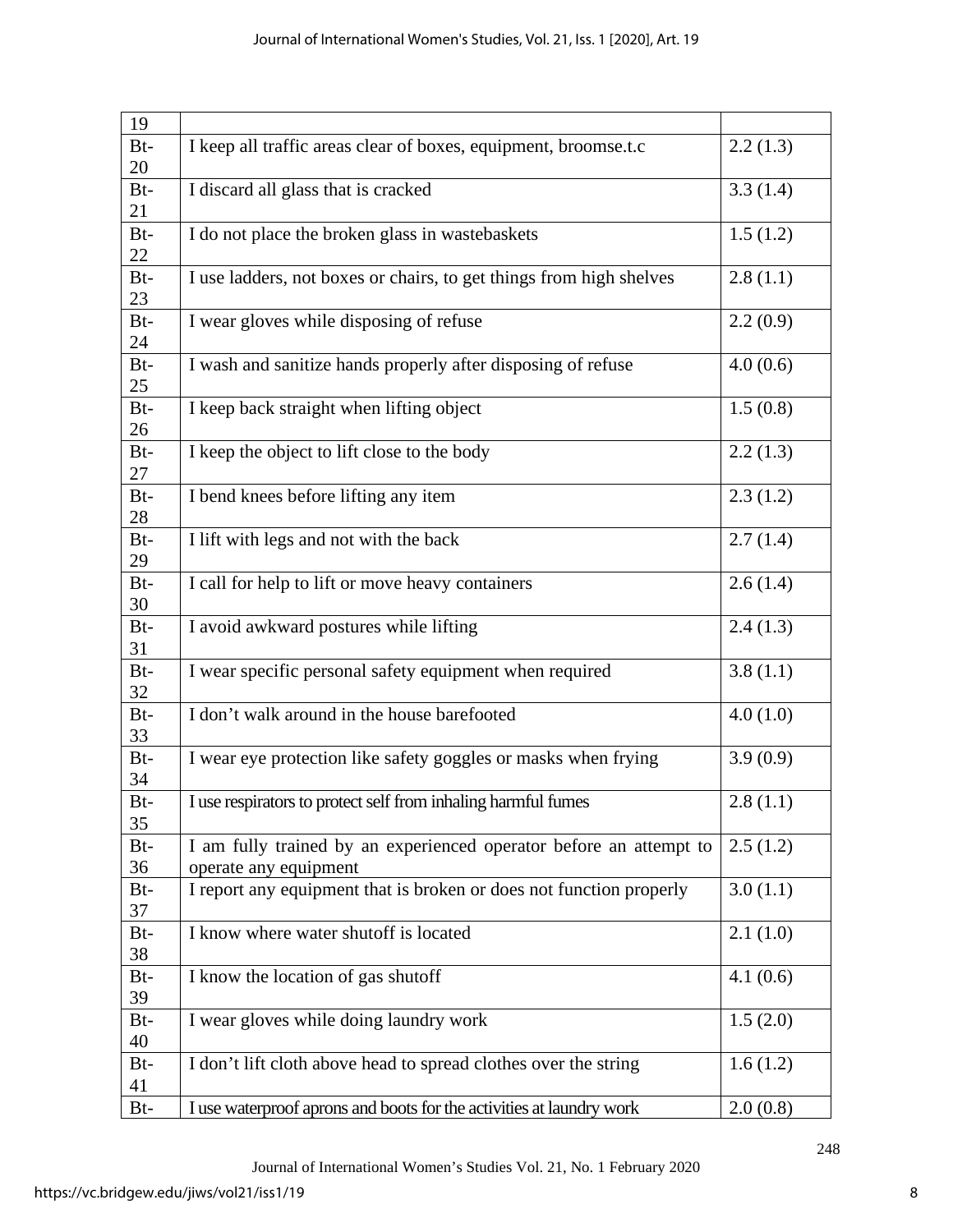| 42  |                                                                  |          |
|-----|------------------------------------------------------------------|----------|
| Bt- | I use pounding machine instead of manual pounding of yam         | 2.4(1.4) |
| 43  |                                                                  |          |
| Bt- | I make sure iron is facing up at all times unless it is in use   | 3.0(1.1) |
| 44  |                                                                  |          |
| Bt- | I don't use a mobile phone during food or drink or while ironing | 2.6(1.2) |
| 45  |                                                                  |          |
| Bt- | I leave the iron to cool where children and animals cannot reach | 2.2(1.4) |
| 46  |                                                                  |          |

 $0-1$  = poor safe behavior, 1.1 - 2.49 = weak safe behavior, 2.5 – 2.9 = average safe behavior,

 $3-3.9$  = good safe behavior,  $\geq 4$  = very good safe behavior.

The pattern of behavior as revealed in Table 2 show that 21 out of the 46 attributes, representing 45.7% were rated as 'good' and/or 'very good'. Seven (7) (15.2%) were scored 'average' and the rest, 18, representing 39.1% were rated below 'average'. 'Picking up knives by the handle' and placement of same in designated drawers/places, however, score the highest mark of 4.2 (0.9) and 4.2 (0.8) respectively and were the most recognized very good safe behavior. Among all other attributes 'knowledge of the location of fire extinguishers, how and when to operate them' had the least mark of 1.2 (1.3) and was rated the highest hazard behavior among the women.

#### *Statistical Tests results*

From the table, the result shows the relationship between the marital status of the women and domestic accidents (Chi-Sq=4.323, p= 0.038) is significant ( $p<0.05$ ). In a similar case, between the hours of doing domestic works and hazards (Chi-Sq=5.5.24,  $p= 0.025$ ) is significant, meaning that the occurrences of hazards sustained in domestic tasks may have been influenced by their marital status. This result is in line with the view of Mondal [21] who has reported that housewives are more prone to domestic hazards. Work pressure is a key among the reasons why domestic hazards are higher among married women. Most married women are engaged either in full time salary or daily work to support their families. There is likelihood of exhaustion from the workplace before arriving home to pick up some waiting domestic tasks (cooking, cleaning, caring for children among others). While the unmarried may decided to delay house chores till more convenient times if she is tired, this may not be sometimes possible for the married.

Fatigue can lead to physical, mental and/or emotional symptoms. When someone is drowsy at work, coordination may be poor, it may be difficult to fully focus on the task and may not also have the required energy to pay the right attention to safety regulations connected with the task. This may lead to any degree of accidents and death may occur as a result.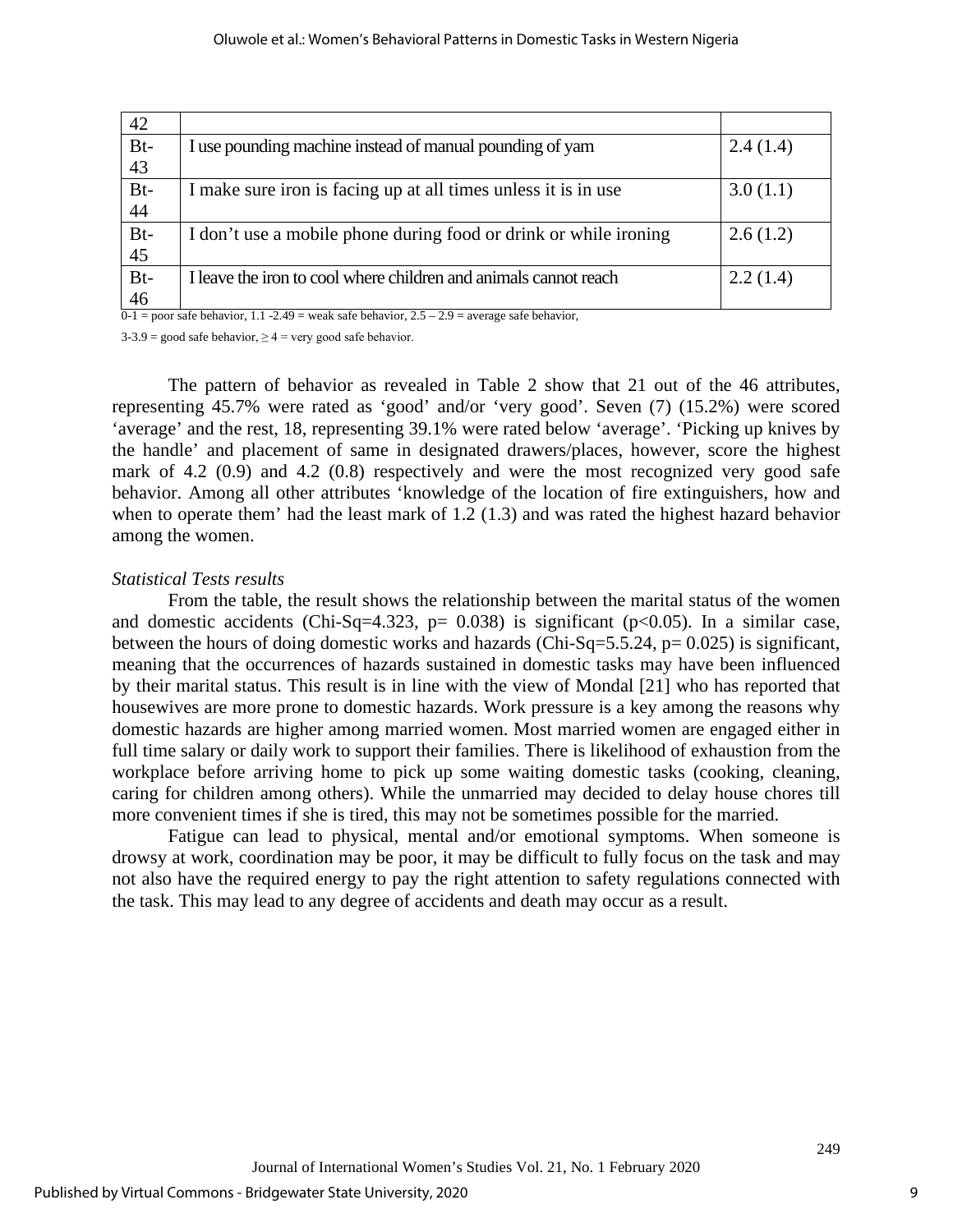|                              | <b>Chi-Square test</b> |                          |                 |
|------------------------------|------------------------|--------------------------|-----------------|
| <b>Description</b>           | <b>Value</b>           | Asy. Sig.<br>$(2-sided)$ | <b>Decision</b> |
|                              |                        |                          |                 |
| Marital status and h-accd    | 4.323                  | .038                     | Sig.            |
| Educational background and   | 3.509                  | .320                     | Not sig.        |
| h-accd                       |                        |                          |                 |
| Position in the house and h- | 2.617                  | .355                     | Not Sig.        |
| accd                         |                        |                          |                 |
| Hours of domestic work and   | 5.524                  | .025                     | Sig.            |
| h-accd                       |                        |                          |                 |
| Location and h-accd          | 1,211                  | .424                     | Not Sig.        |

**Table 3. Result of statistical analysis conducted to determine the significanceof domestic accidents causal factors and women's status.**

*Artificial Neural Network function for domestic works safety forecasting*

# **Mean Square Error**

The mean-square error (MSE) is a measure of the variations between values predicted by a model or a function and the actual observed values. MSE is a good measure of precision and gives insight into the short-term performance of a model. A low value of MSE is desirable with zero been an ideal case.



**Figure 3. Training, evaluation and testing error of Feed-Forward Neural Network to Predict safety.**

Mean Square Error (MSE) as shown in Figure 3, is a network performance function; it measures the network's performance according to the mean of squared errors. The result showed that the best validation performance occurred at an MSE of 0.34 indicating the system performed well given the set of data input. However, it is still a subject of future research how a lower value of MSE can be derived from the function. The results showed the lowest MSE at 0.33626, which indicates that the ANN system was able to predict the exact value according to the input factors.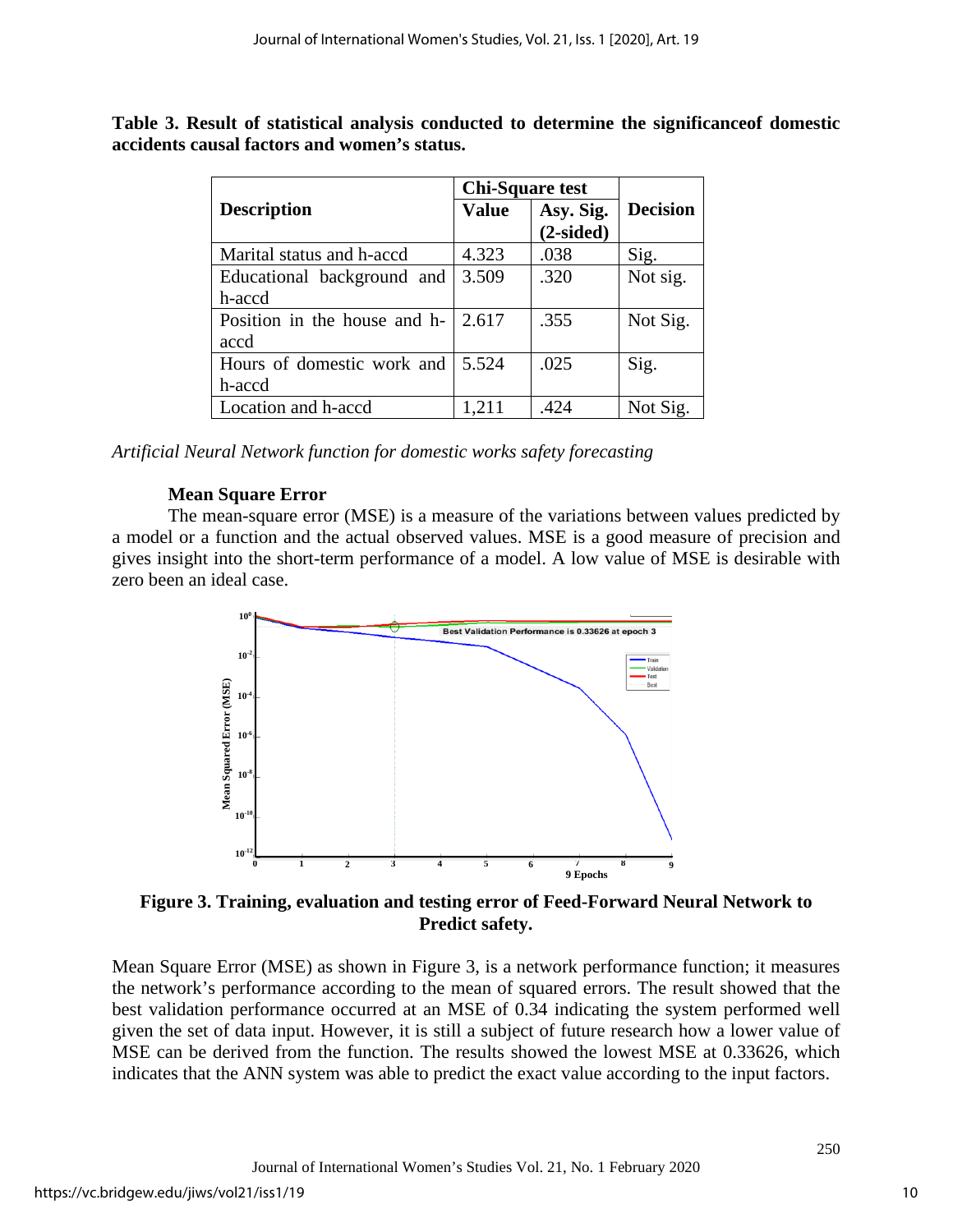## *Model applications*

The result was generated when the input variables  $(1; 2; 2; 3; 4; 3; 3; 2; 2; 4; 4; 1; 4; 2; 3;$ 1; 4; 3; 2; 2; 1; 1; 3; 1; 3; 1; 1; 2; 2; 4; 2; 3; 3; 4; 2; 3; 1; 1; 2; 2; 3; 3; 1; 2; 1 and 2) were run in the neural network function to compute a value representing an output which is interpreted to predict the safety level. Each of the 46 variable values is a corresponding rating for the 46 stated women behaviour attributes in Table 2. Twelve (12) of the values (behaviour attributes with references Bt-1, Bt-12, Bt-16, Bt-21, Bt-22, Bt-24, Bt-26, Bt-27, Bt-37, Bt-38, Bt-43 and Bt-45) were rated '1.0'(poor safety behavior), 14 of the samples (behaviour attributes with references Bt- 2, Bt- 3, Bt- 8, Bt- 9, Bt- 14, Bt- 19, Bt- 20, Bt- 28, Bt- 29, Bt- 31, Bt- 35, Bt- 39, Bt- 40, Bt-44 and Bt- 46) were scored '2.0' (weak safety behavior), 12 attributes (behaviour attributes with references Bt-4, Bt-6, Bt-7, Bt-15, Bt-18, Bt-23, Bt-25, Bt-32, Bt-33, Bt-36, Bt-41 and Bt-42) were allocated '3.0' marks (good safety behavior) and the rest seven behaviours (attributes with references Bt- 5, Bt- 10, Bt- 11, Bt- 13, Bt- 17, Bt- 30 and Bt- 34) were scored '4.0' (very good safety behavior). The model gives a prediction in the range between 0 and 1 to classify the level of safety in carrying out domestic tasks, '0' when the safety is considered 'Low' and '1' when safety is 'High'.

From the generated value on the interface, safety is shown to be -0.5443 while hazard value is 1.0228. This can therefore, be interpreted to mean that a woman doing her domestic duties with adoption of the behavior attributes references Bt-4, Bt-6, Bt-7, Bt-15, Bt-18, Bt-23, Bt-25, Bt-32, Bt-33, Bt-36, Bt-41, Bt-42, Bt- 5, Bt- 10, Bt- 11, Bt- 13, Bt- 17, Bt- 30 and Bt- 34 rated as '3.0', may experience injury connected to the work. This is because the hazards level (1.0223) is higher than safety (-0.5443) with the behavior.

If, therefore, safety must be enhanced, all behavioral patterns that scored below the average must be improved upon. Some of these behaviors include:

'1) Following all recommended safety procedures, 2) paying attention to proper cutting procedures, 3) stop using wet towels to handle hot pots, 4) following manufacturer's instructions when using electrical power equipment, 5) use of the right knife for every cutting, 6) use of cutting board at all times,7) picking up knives by the handle only, 8) removing the lids of pots slowly to avoid burns to hands or face, 9) never leave utensils on the floor, 10) keeping all traffic areas clear of boxes, 11) portable equipment, mops and brooms, 12. discarding all glass that are cracked, never place broken glass in wastebaskets, 13) wearing gloves while disposing of refuse, 14) keeping back straight when lifting object, 15) keeping the object to lift close to the body 16) bending knees before lifting any item; lifting with legs and not with back, 17) avoiding awkward postures while lifting, 18) using respirators to protect self from inhaling harmful fumes, 19) reporting any equipment that is broken or does not function properly 20) knowing where water shutoff is located in the house, 21). knowing the location of gas shutoff, 22) wearing gloves while doing laundry work, 23) making sure iron is facing up at all times unless it is in use, 24) using pounding machine instead of manual pounding of yam, 25) stop using a mobile phone during food or drink or while ironing, 26). leaving the iron to cool where children and animals cannot reach'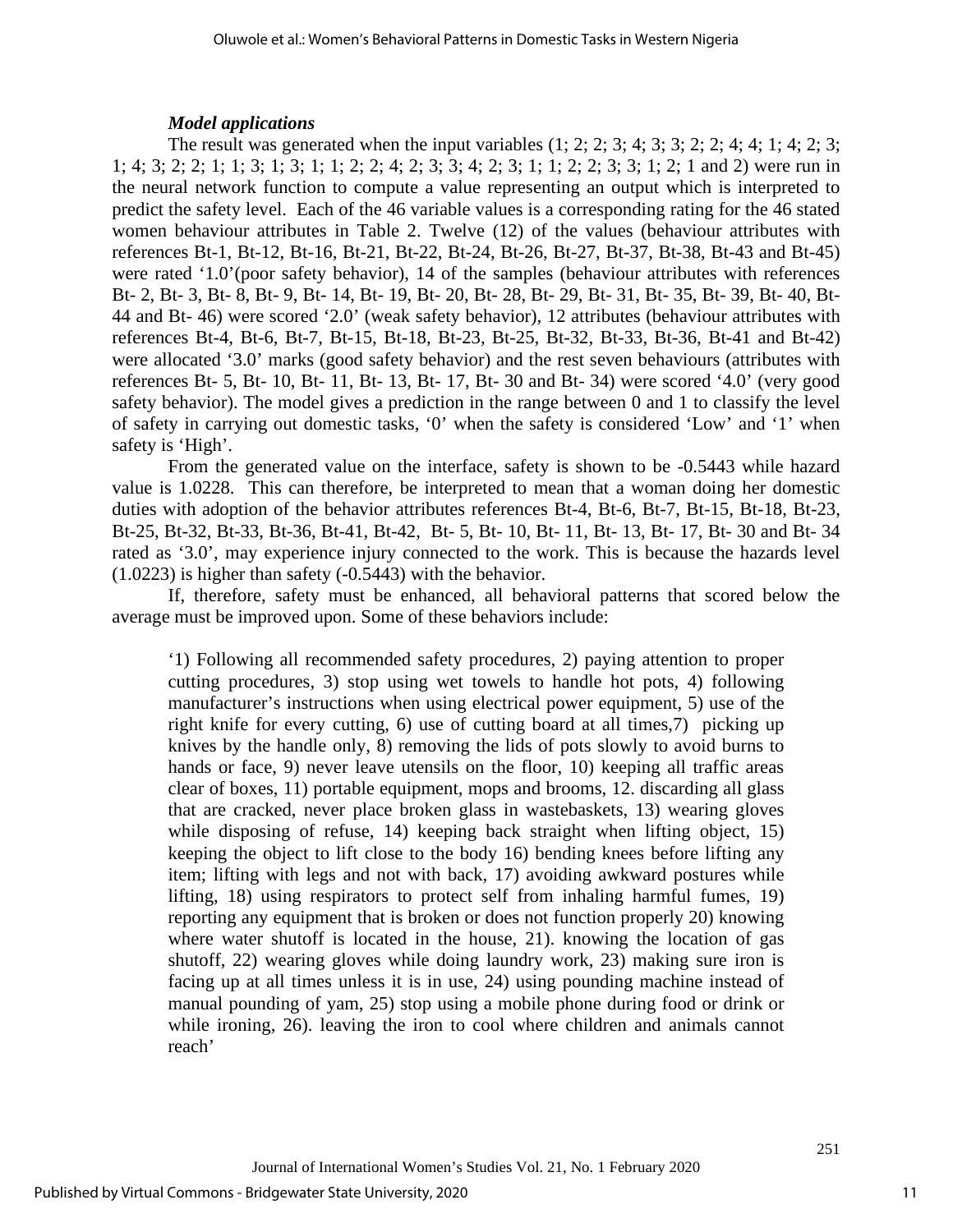The adjustment of the above behavior during domestic works will boost the values of safety level and reduce the hazards ratings.

#### **Conclusion**

This study has discussed the gendered division of labor and women's unfair work burdens. It reviewed the types and prevalence of injuries among women in domestic works and proposed a model using Artificial Neural Network (ANN) function to predict the safety level of women in domestic tasks. The findings affirmed that 'skin contact with hot substance' was the leading domestic hazard recorded among the studied women. Others include 'cuts and laceration', 'electric shock', 'slip, blender', 'defective appliances', 'smoke inhalation' and 'pains in some body region' in descending order. Carelessness was identified as the main risk factors among others such as 'lack of relevant skill', 'work pressure' and 'equipment failure'. Among other variables tested statistically, the relationship between 'marital status' and the occurrence of 'accidents' was significant. This is also similar to the 'hours used in domestic works' and the occurrences of 'hazards' with the significant relationship. Hence, the occurrence of hazards reported by the subjects in the domestic tasks may have been influenced by work pressure and their marital status. This is particularly significant from the results, which indicate that married women are most endangered in domestic duties, and married women performed productive labor as well. This may be the trend in many countries where the disparity between women and men is high. Women are rushed, tired, overworked, and responsible for the unremunerated care of the household and children. As African feminists are advocating for changes as much as western feminists, to push for women to be equitably treated with men, the society at large has to do more to solve this problem together. Boys must be socialized into domestic labor as are girls. Men too must not see domestic work as women's work.

The developed ANN function, from the women's safety behavioral patterns in their domestic works, is useful in all homes, most especially where women perform more of domestic work. When put into use, the function brilliantly predicted safety levels among some women in their domestic duties and reported the results in the range of 0 and 1(low risk and high risk respectively). The developed intelligent ergonomic model will enhance the safety level and reduce the hazards connected with women in domestic duties.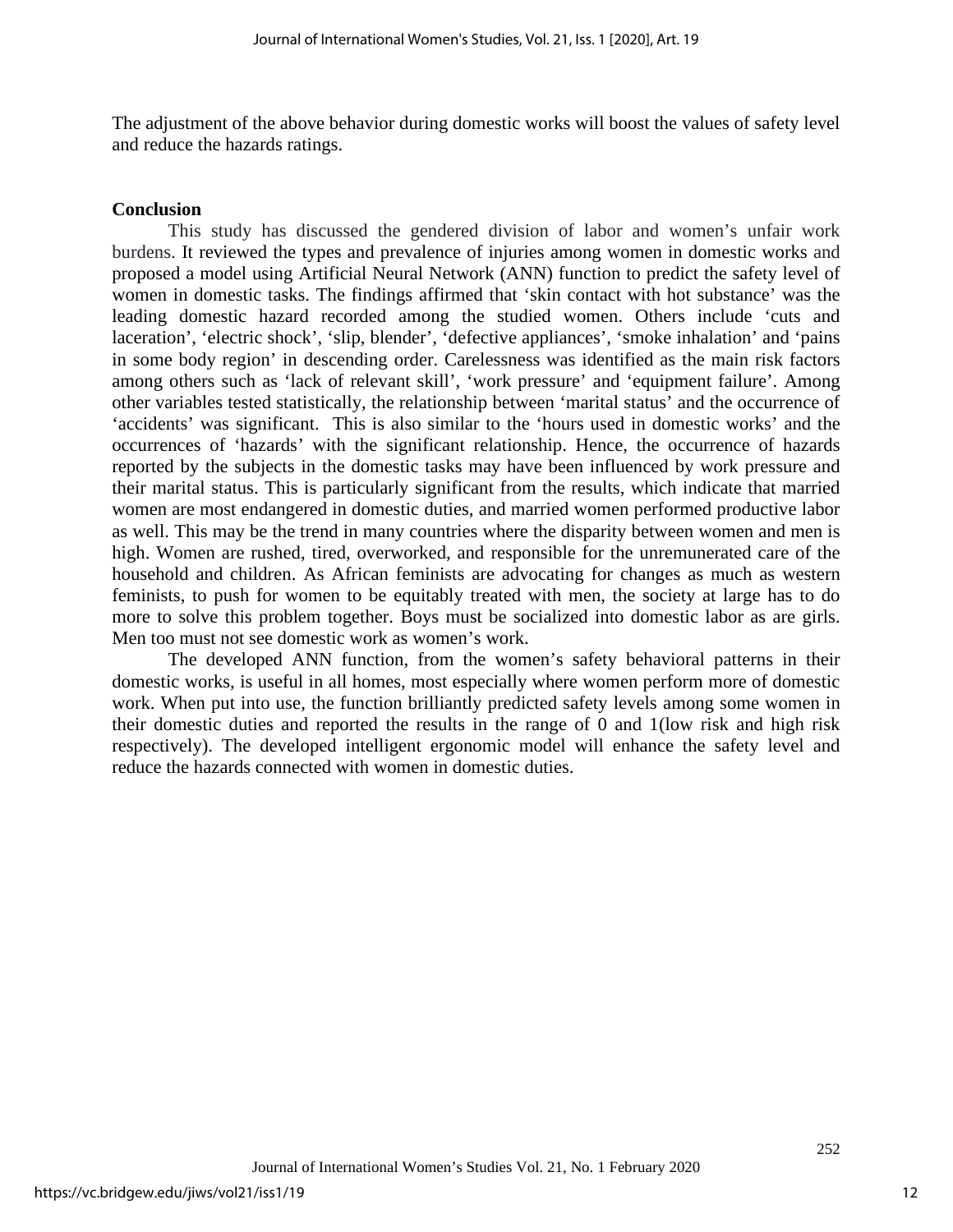# **References**

[1]. Eichler M. Albanese, P. What is household work? A critique of assumptions underlying empirical studies of housework and an alternative approach. Canadian Journal of Sociology 2007; 2(2):227-258.

[2]. Canadian Centre for Occupational Health & Safety. Food and Kitchen Hygiene. [Internet]. 2017 [cited 2018 November 10]. Available from:

https://www.ccohs.ca/oshanswers/prevention/kitchen\_hygiene.html

an emphasis on the healthcare sector. Industrial Health 2008; 46:523–534.

[3]. Hakim C. Key issues in women's work: female diversity and the polarization of women's employment (2nd ed.). Portland, OR: Cavendish Publishing; 2004

[4] Carin SN. Domestic workload and multiple roles; epidemiological findings on health and sickness absence in women. [Internet] 2008. [cited 2018 November 5]. Available from: Available from: http://www.diva-portal.org/smash

[5]. Mondal J. Bhattacharjee T. A review on domestic injuries among housewives. International Journal of Nursing Research and Practice 2017; 4(1): 1-11

[6]. Caruso CC, Waters TR. A review of work schedule issues and musculoskeletal disorders with 13. Anderson GM. Lorber RL. Safety 24/7: Building an incident-free culture. [Internet]. 2006 [cited 2018 October 30]. Available from: www.amazon.com

[7]. Kleppa E. Sanne B. Tell GS. Working overtime is associated with anxiety and depression: the Hordaland health study. Journal of Occupational and Environmental Medicine. 2008; 50:658–666 [8]. World Health Organization. Injuries and violence; the facts. [Internet] 2014 [cited 2017 February 16] Available from: http://apps.who.int/iris/

[9]. New York Committee for occupational safety and health. Risks facing women in construction. [Internet]. 2014 [cited 2017 June 21] Available from: [http://nycosh.org/wp](http://nycosh.org/wp-content/uploads/2014/09/Women-in-Construction-final-11-8-13-2.pdf)[content/uploads/2014/09/Women-in-Construction-final-11-8-13-2.pdf](http://nycosh.org/wp-content/uploads/2014/09/Women-in-Construction-final-11-8-13-2.pdf)

[\[10\]. Dinesh JB.](https://www.ncbi.nlm.nih.gov/pubmed/?term=Bhanderi%20DJ%5BAuthor%5D&cauthor=true&cauthor_uid=19967034) [Sushilkumar C.](https://www.ncbi.nlm.nih.gov/pubmed/?term=Choudhary%20S%5BAuthor%5D&cauthor=true&cauthor_uid=19967034) A Study of Occurrence of Domestic Accidents in Semi-Urban Communit[yIndian J Community Med.](https://www.ncbi.nlm.nih.gov/pmc/articles/PMC2784614/) 2008; 33(2): 104–106.

[11]. Adeyemi HO. Adejuyigbe SB. Akanbi OG. Ismaila SO. Adekoya AF. Enhanced ergonomics training; a requisite to safe body postures in manual lifting tasks. Global Journal of Researches in Industrial Engineering 2013; 13(6):37-42.

[12]. Health and Safety Executive (2003) Health and safety regulation. a short guide [Internet]. 2003 [cited 2017 June 21]. Available from: [www.hse.gov.uk/pubns/hsc13.pdf](http://www.hse.gov.uk/pubns/hsc13.pdf) 

[13]. Shoshana G. Jose IG. Jose AM. Racial discrimination and household chores. institute for the study of labour [Internet] 2010 [cited 2017 October 16]. Available from: <http://ftp.iza.org/dp5345.pdf>

[14]. McPherson SS. Artificial intelligence: building smarter machines. Minneapolis, MN; 2018 [15]. Seyyed RK. Mohammad M. Sohrab H. Application of Artificial Neural Networks in Estimating Participation in Elections. International Journal of Information Technology, Modeling and Computing 2013; 1(3): 23-31

[16]. Oludele A. Olawale J. Neural Networks and Its Application in Engineering. [Internet] 2009 [cited 2018 April 14]. Available from: http://citeseerx.ist.psu.edu

[17]. Alphaeus TK. A progressive analysis on role of women in the socio-economic development in Sierra Leone. Journal of African Studies and Development 2014; 16 (10):190-201

[18]. Aliu IR. Adebayo A. Evaluating the influence of housing quality on urban residents' wellbeing: the case of Lagos Nigeria. International Journal of Academic Research 2010; 2(6).